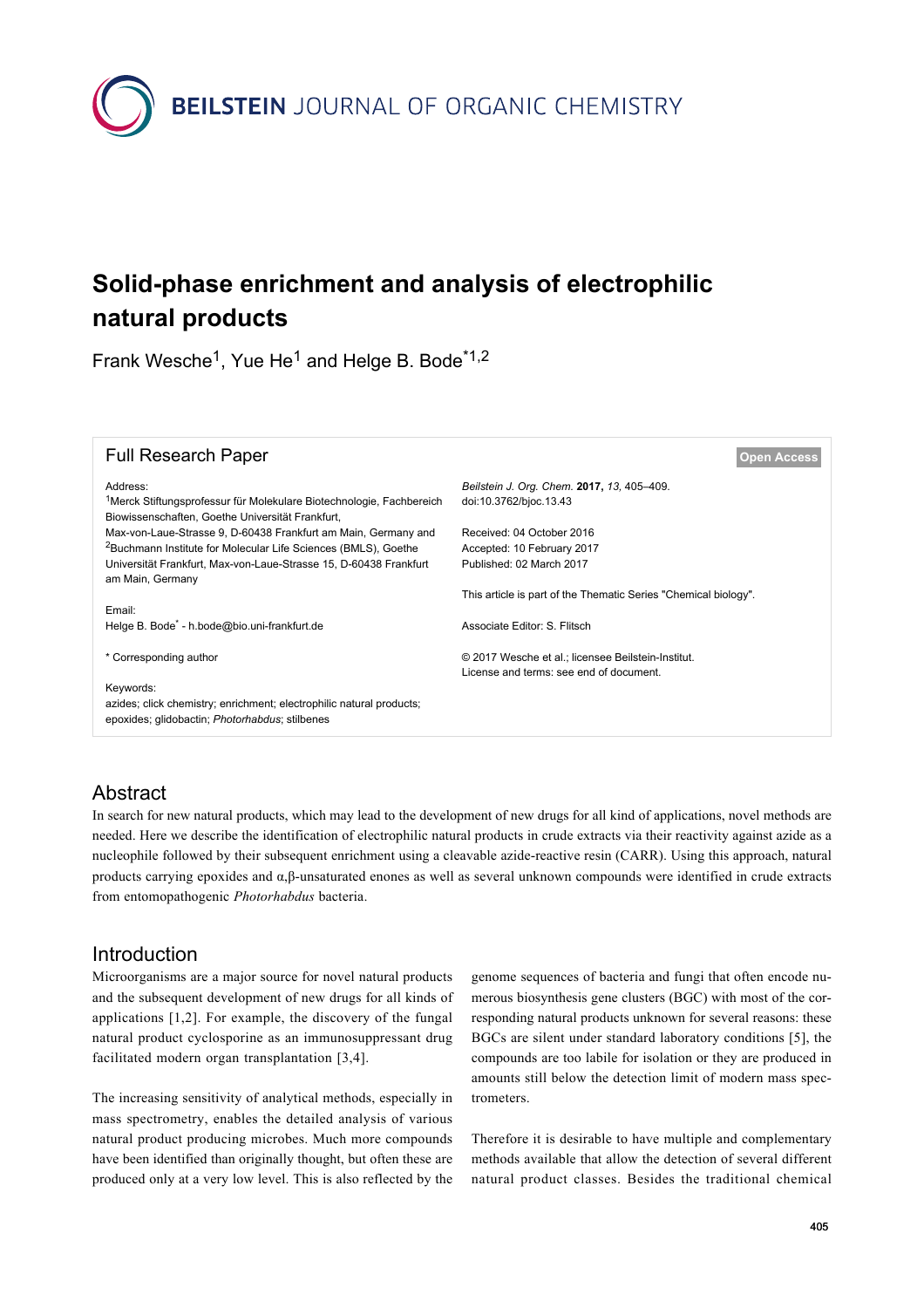screening and bioactivity-guided isolation, the exploitation of the inherent properties of natural products is also feasible. Consequently, simple functional groups of natural products like dehydroalanine [\[6,7\],](#page-4-3) ketones, aldehydes [\[8,9\],](#page-4-4) carboxylic acids [\[8,9\]](#page-4-4), amines [\[8-10\]](#page-4-4), thiols [\[8,9\]](#page-4-4), alcohols [\[11\]](#page-4-5), epoxides [\[12\]](#page-4-6), terminal alkynes [\[13,14\]](#page-4-7) and azides [\[15\]](#page-4-8) can be targeted to introduce a label. Such labels might increase the visibility in UV or MS detection in liquid chromatography coupled to UV or mass spectrometry. Alternatively, natural products can be immobilized on reactive resins by making use of their chemical functionality and can be eluted after washing off all non-desired substances [\[8,9,11,13,15\].](#page-4-4)

The recently introduced cleavable azide-reactive resin (CARR (**2**), [Scheme 1\)](#page-1-0) is such a resin able to react with a broad range of

<span id="page-1-0"></span>

**Scheme 1:** Principle of azidation of XAD extracts from *P. luminescens* TT01 containing **1** and subsequent azide enrichment with CARR (**2**). After the vicinal azido alcohol is covalently bound to the resin through an azide–alkyne cycloaddition, compound **3** is cleaved from the resin and analyzed by HPLC–MS. Reaction conditions: i)  $\textsf{NaN}_3$ ,  $\textsf{NH}_4\textsf{Cl}$ , 80% MeOH in H2O, reflux overnight; ii) CARR (**2**), ACN, 55 °C, 1 h, then rt, overnight; iii) 5 mM TCEP in PBS/CHCl<sub>3</sub>/MeOH 1:5:10 (v/v/v), 1 h.

azides [\[15\]](#page-4-8). Thus, the metabolic fate of azide-containing biosynthesis intermediates or building blocks can be studied and natural products containing these azides can be identified.

Herein we describe the application of the CARR enrichment for the detection of electrophilic natural products using azide as the nucleophile. Indeed, we could detect epoxystilbene **1** and three glidobactins from different *Photorhabdus* strains and some of these compounds are produced in such low amounts that they are not detectable in standard crude extracts.

#### Results and Discussion

In order to evaluate whether the CARR approach is suitable for epoxide detection, we azidated commercially available *trans*stilbene oxide as representative model compound for **1** affording the vicinal azido alcohol, 2-azido-1,2-diphenylethanol ([Supporting Information File 1,](#page-4-9) Figure S2) [\[16,17\]](#page-4-10). The azidation was carried out with sodium azide and ammonium chloride in 80% MeOH under reflux overnight ([Supporting Information](#page-4-9) [File 1](#page-4-9), Figure S2). The azido alcohol was then incubated with CARR (**2**) in acetonitrile overnight followed by extensive washing of the resin with methanol and dichloromethane. After disulfide-bond cleavage with a solution of tris(2-carboxyethyl)phosphine (TCEP) in a 1:5:10 mixture of phosphatebuffered saline (PBS)/chloroform/methanol at pH 7, the filtrate was analyzed by HPLC–MS. As expected the corresponding mass  $m/z$  493.2  $[M + H]$ <sup>+</sup> of the cleaved cycloaddition product could be directly detected in the base-peak chromatogram (BPC) showing the characteristic fragmentation pattern of the CARR adducts ([Supporting Information File 1](#page-4-9), Figure S3) [\[15\]](#page-4-8). Additionally, the detection limit of the model epoxide was investigated in a complex environment. For this, defined amounts of *trans*-stilbene oxide were added to liquid Lysogeny Broth (LB) medium. The obtained methanolic Amberlite XAD-16 extracts were azidated, enriched and analyzed. Up to a final concentration of 5 µg/L ( $\approx$ 25 nmol/L) the epoxide could be detected [\(Supporting Information File 1,](#page-4-9) Figure S4). Following these results, we tested the method with an XAD extract of *P. luminescens* TT01 ([Figure 1](#page-2-0)).

The obtained XAD extract was treated the same way as *trans*stilbene oxide, and any potentially containing epoxide should be converted into the corresponding vicinal azido alcohol. Afterwards the azidated extract was incubated with **2**, the disulfide bond was cleaved and the filtrate subsequently analyzed by HPLC–MS. To our surprise, the BPC showed one distinct peak at 8.1 min with a characteristic  $MS<sup>2</sup>$  fragmentation pattern of a derivatized azide and a mass of  $m/z$  567.2  $[M + H]^{+}$ . This mass corresponds to the calculated mass of **3** [\(Figure 1\)](#page-2-0) derived from the derivatization of epoxystilbene **1**, an oxidized isopropylstilbene derivative from this strain. Since only a single peak could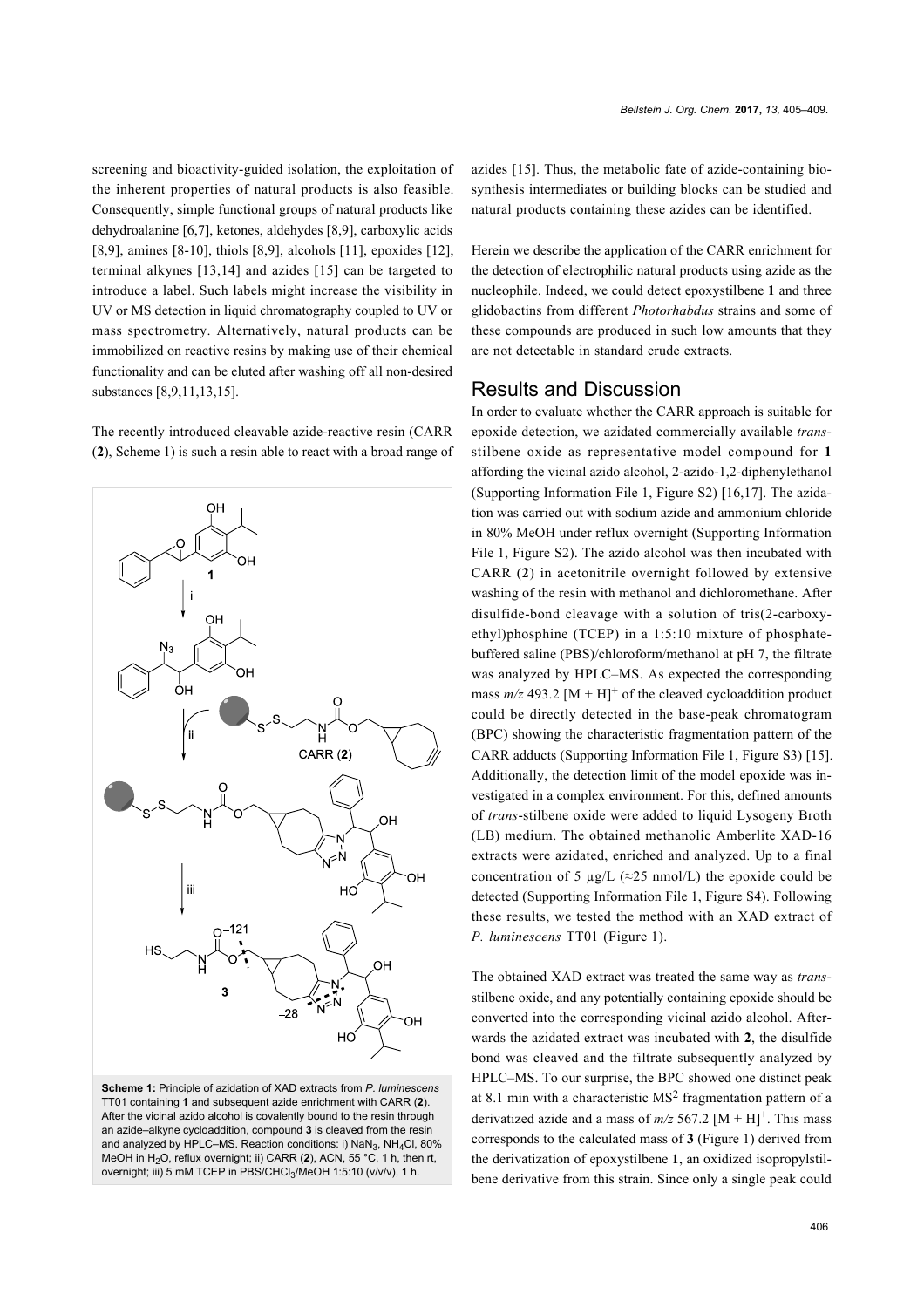<span id="page-2-0"></span>

one distinct peak at 8.1 min corresponding to **3** is visible. (B) The characteristic MS<sup>2</sup> fragmentation pattern of the derivatized azide 3 is shown highlighting the neutral loss of carbamate (-121) and dinitrogen (−28) as characteristic fragments for CARR adducts.

be seen within the chromatogram, we assume that the conjugate addition took place only on the less hindered position in epoxide **1** without formation of the other possible regioisomer. For further structural confirmation, *P. luminescens* TT01 was cultivated in  ${}^{13}$ C-labeled medium prior to the azidation and

enrichment procedure indeed confirming the incorporation of 17 carbon atoms in **3** ([Supporting Information File 1](#page-4-9), Figure S5). Furthermore, the molecular formula of the cleaved azide–alkyne cycloaddition product **3** was confirmed by HPLC–HRMS (calcd mass: *m/z* 567.2636 [M + H]<sup>+</sup> , found: *m/z* 567.2635  $[M + H]^+$ ,  $\Delta$ ppm = 0.1). Compound 1 could hardly be detected in extracts from standard growth media but was detected from infected insects and media mimicking the insect hemolymph [\[18-20\].](#page-4-11) Clearly the biosynthesis of this compound is strictly regulated and moreover it is a highly labile compound that is probably rapidly degraded [\[21\]](#page-4-12). Only a very weak signal of  $m/z$  271.1  $[M + H]$ <sup>+</sup> could be detected at 8.5 min, which can be associated with **1**.

Encouraged by these results and especially the high sensitivity of the method, the azidation was performed with XAD extracts of three additional *Photorhabdus* strains (*Photorhabdus* PB45.5, *Photorhabdus* PB 68.1 and *Photorhabdus temperata* subsp. *thracensis* DSM 15199). Here, an even lower amount of **3** could be detected in *Photorhabdus* PB 68.1 [\(Supporting Infor](#page-4-9)[mation File 1,](#page-4-9) Figure S6), whereas in *Photorhabdus* PB45.5 and *Photorhabdus temperata* subsp. *thracensis* DSM 15199 nothing was visible at all, suggesting that the appropriate gene for the biosynthesis of **1** is either missing or silent in these species.

Upon a detailed look at the chromatograms, different masses with the characteristic fragmentation pattern of derivatized azides could be found ([Table 1](#page-2-1) and [Supporting Information](#page-4-9) [File 1](#page-4-9), Figures S7–S9). The molecular formula obtained from HRMS data indicates that three glidobactin derivatives namely glidobactin A (**4**) [\[22\]](#page-4-13), cepafungin I (**5**) [\[23,24\]](#page-4-14) and luminmycin D (**6**) [\[25,26\]](#page-4-15) were enriched ([Scheme 2](#page-3-0)). Glidobactins are well-known proteasome inhibitors that react with a conserved threonine residue in the β5 subunit of the proteasome [\[24\]](#page-4-16). From *Photorhabdus* strains they have previously

<span id="page-2-1"></span>

| Table 1: Additionally found masses in the tested strains, calculated molecular formulas of possible azide–alkyne cycloaddition products, and the mo-<br>lecular formulas of the putative parent compounds derived from subtraction of the azide and CARR-derived moiety ( $C_1AH_1\Omega_0A_0$ S). |             |                                        |                                                                      |                                                                                                                                                        |                                                                      |                                        |                                                                                                                                      |                                              |
|----------------------------------------------------------------------------------------------------------------------------------------------------------------------------------------------------------------------------------------------------------------------------------------------------|-------------|----------------------------------------|----------------------------------------------------------------------|--------------------------------------------------------------------------------------------------------------------------------------------------------|----------------------------------------------------------------------|----------------------------------------|--------------------------------------------------------------------------------------------------------------------------------------|----------------------------------------------|
| Strain                                                                                                                                                                                                                                                                                             | Compd.      | t <sub>R</sub><br>min                  | $[M + H]^{+}$<br>found                                               | Calcd, molecular<br>formula                                                                                                                            | $IM + HI^+$<br>calcd.                                                | $\Delta$ ppm                           | Molecular<br>formula natural<br>product                                                                                              | Natural<br>product                           |
| P. luminescens<br>TT <sub>01</sub>                                                                                                                                                                                                                                                                 | 3           | 8.1                                    | 567.2635                                                             | $C_{30}H_{39}N_4O_5S$                                                                                                                                  | 567.2636                                                             | 0.1                                    | $C_{17}H_{18}O_3$                                                                                                                    | 1                                            |
| Photorhabdus<br>PB 68.1                                                                                                                                                                                                                                                                            | 3<br>7<br>8 | 8.6<br>8.0<br>8.5<br>8.1<br>9.0<br>9.3 | 491.2103<br>493.2258<br>517.2483<br>567.2635<br>817.4630<br>831.4801 | $C_{27}H_{31}N_4O_3S$<br>$C_{27}H_{33}N_4O_3S$<br>$C_{26}H_{37}N_{4}O_{5}S$<br>$C_{30}H_{39}N_4O_5S$<br>$C_{40}H_{65}N_8O_8S$<br>$C_{41}H_{67}N_8O_8S$ | 491.2071<br>493.2268<br>517.2479<br>567.2636<br>817.4641<br>831.4797 | 2.2<br>2.0<br>2.0<br>0.1<br>2.0<br>1.1 | $C_{14}H_{10}O$<br>$C_{14}H_{12}O$<br>$C_{13}H_{16}O_3$<br>$C_{17}H_{18}O_3$<br>$C_{27}H_{44}N_{4}O_{6}$<br>$C_{28}H_{46}N_{4}O_{6}$ | unknown<br>unknown<br>unknown<br>1<br>4<br>5 |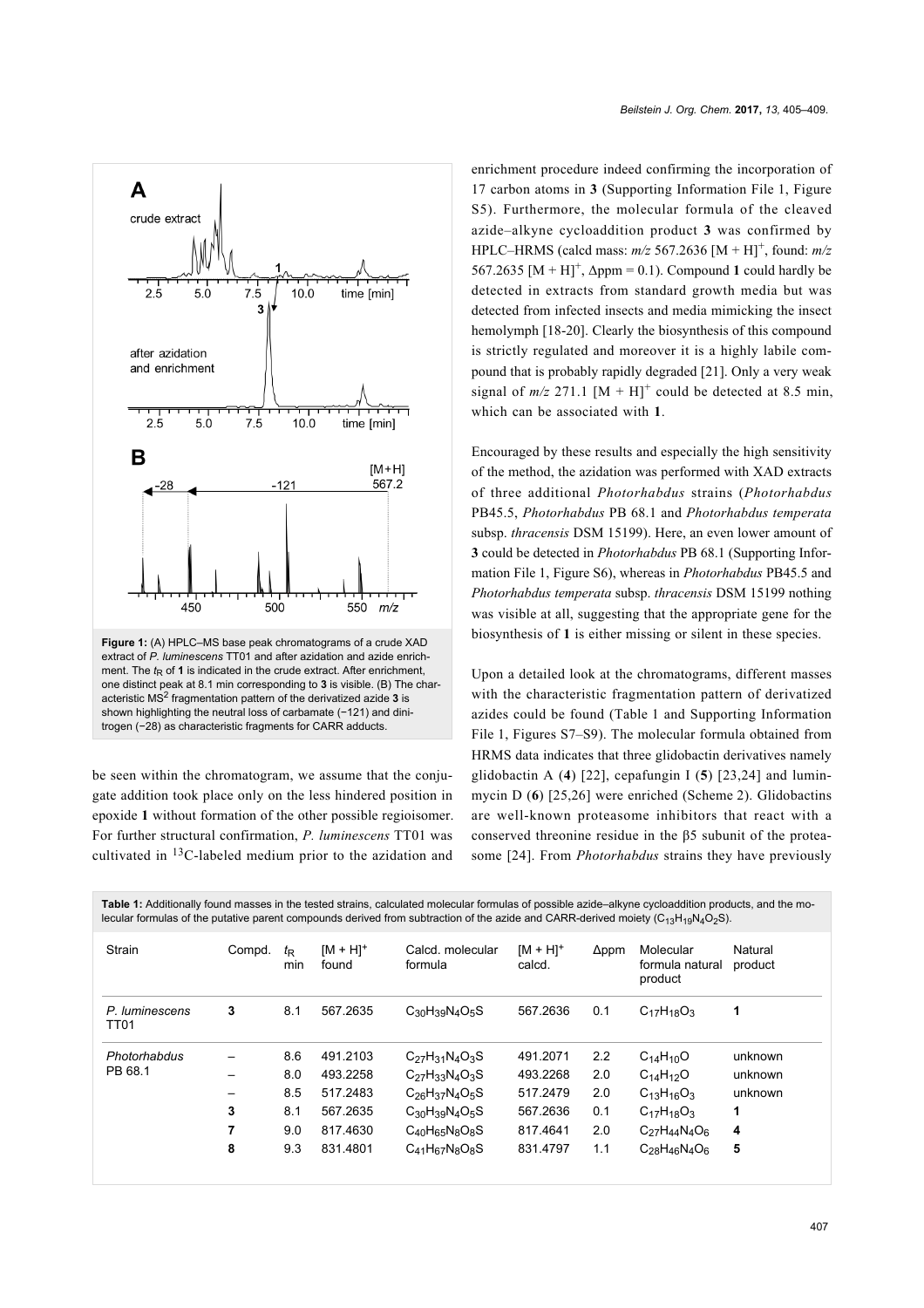| Table 1: Additionally found masses in the tested strains, calculated molecular formulas of possible azide–alkyne cycloaddition products, and the mo-<br>lecular formulas of the putative parent compounds derived from subtraction of the azide and CARR-derived moiety ( $C_{13}H_{10}N_4O_2S$ ). (continued) |   |                     |                                  |                                                                         |                                  |                   |                                                                           |                               |
|----------------------------------------------------------------------------------------------------------------------------------------------------------------------------------------------------------------------------------------------------------------------------------------------------------------|---|---------------------|----------------------------------|-------------------------------------------------------------------------|----------------------------------|-------------------|---------------------------------------------------------------------------|-------------------------------|
| Photorhabdus<br>PB 45.5                                                                                                                                                                                                                                                                                        | 9 | 10.7<br>9.8<br>10.1 | 551.3617<br>815 4859<br>819.5144 | $C_{29}H_{51}N_4O_4S$<br>$C_{41}H_{67}N_8O_7S$<br>$C_{41}H_{71}N_8O_7S$ | 551.3626<br>815.4848<br>819.5161 | 1.5<br>1.3<br>2.0 | $C_{16}H_{30}O_2$<br>$C_{28}H_{46}N_{4}O_{5}$<br>$C_{28}H_{50}N_{4}O_{5}$ | unknown<br>6<br>unknown       |
| Photorhabdus<br><i>temperata</i> subsp.<br>thracensis<br><b>DSM 15199</b>                                                                                                                                                                                                                                      |   | 8.0<br>9.5<br>10.7  | 493 2258<br>489.2525<br>551.3617 | $C_{27}H_{33}N_4O_3S$<br>$C_{25}H_{37}N_4O_4S$<br>$C_{29}H_{51}N_4O_4S$ | 493.2268<br>489.2530<br>551.3626 | 2.0<br>3.9<br>1.5 | $C_{14}H_{14}O$<br>$C_{12}H_{16}O_2$<br>$C_{16}H_{30}O_2$                 | unknown<br>unknown<br>unknown |

<span id="page-3-0"></span>

only been detected from infected insects [\[25\]](#page-4-15), low-salt growth media [\[24\]](#page-4-16) or by heterologous expression of the respective gene cluster in *E. coli* [\[26\].](#page-4-17) Their identification in this study was confirmed with pure glidobactin A (**4**) showing the same azide reactivity and retention time compared to **4** from the crude extract ([Supporting Information File 1](#page-4-9), Figure S10). The comparison of the MS/MS spectra of natural and azidated **4** revealed that the reaction took place at the ring-double bond that is also attacked by the threonine in the proteasome ([Supporting Information](#page-4-9) [File 1](#page-4-9), Figure S11). To the best of our knowledge, this is the first detection of glidobactins in a supernatant of *Photorhabdus* under standard laboratory conditions, which points out once again the advantage of the enrichment step allowing the detection of otherwise barely detectable components in complex mixtures. A determination of the detection limit for pure glidobactin A (**4**) added into LB medium revealed a detection limit of

10 μg/L ( $\approx$ 20 nmol/L) [\(Supporting Information File 1](#page-4-9), Figure S12) and was comparable to the detection limit of the epoxide ([Supporting Information File 1](#page-4-9), Figure S4).

#### Conclusion

The combination of the reactivity-guided introduction of an azide functionality into electrophilic natural products and the subsequent azide enrichment on a solid phase facilitates the detection of epoxides and α,β-unsaturated enones in XAD extracts of *Photorhabdus.* Epoxystilbene (**1**) and glidobactins have never been observed before in XAD extracts of *Photorhabdus* grown under standard conditions. Most likely this is due to very low production levels of these compounds thus illustrating the power of this method. We deem that many more electrophilic compounds were just overlooked in the past due to their low concentrations. In combination with labeling